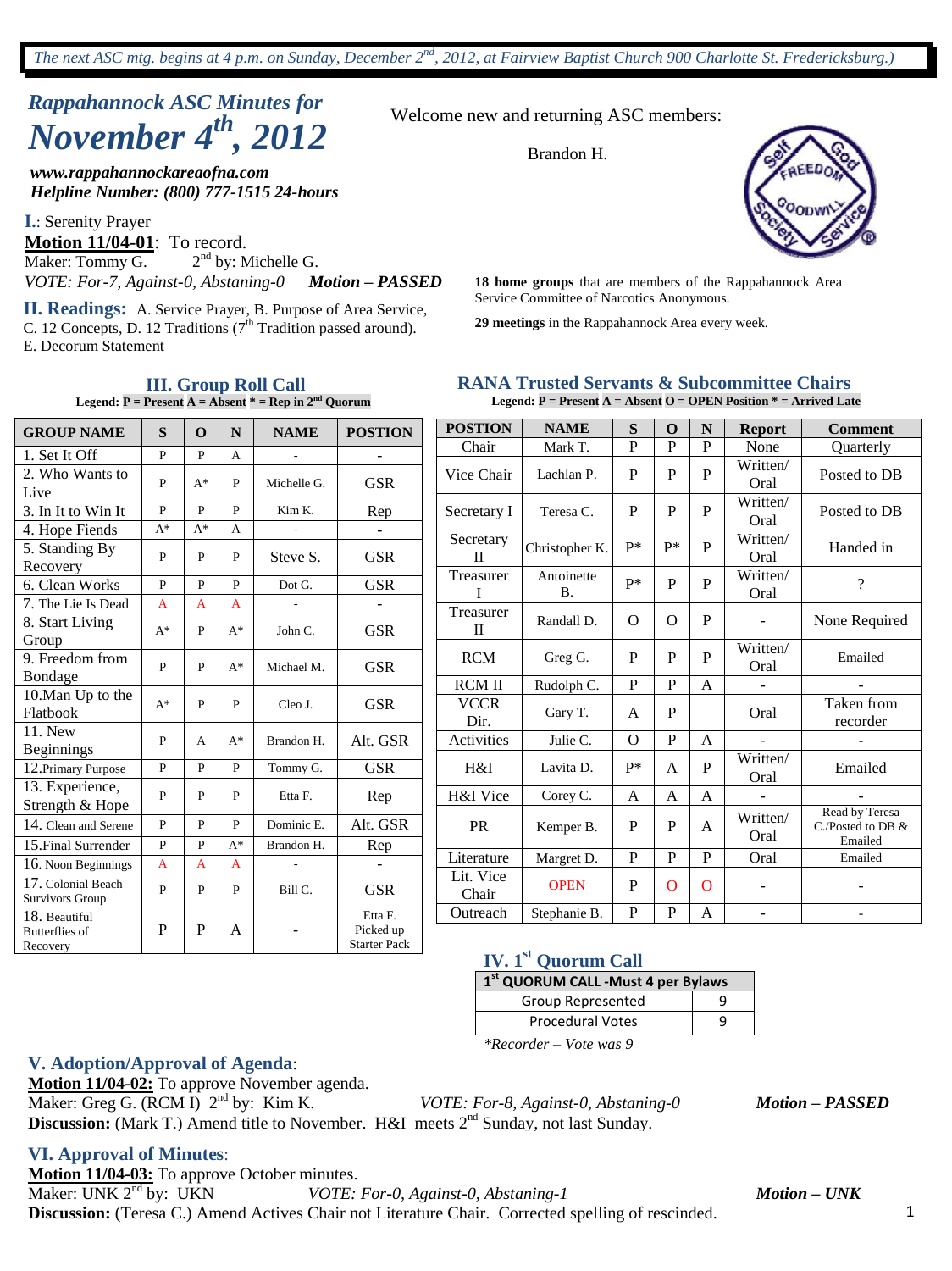# **VII.-X. Administrative Reports**

#### **VII. Secretary Report I**: Given by Secretary I, Teresa C.

#### Good Afternoon RANA,

The minutes for October were emailed 6 days late, on October  $27<sup>th</sup>$ . I apologize for the delay and hope it did not cause any home groups or subcommittees any inconveniences. The current open position for Vice Literature Chair along with the terms for the filled RANA positions was also sent.

As mentioned in the body of the email the recorder failed for the first portion of October's meeting, however I believe I captured most of the necessary information through notes and the submitted written reports. Outreach report was recorded, but I could not hear the Chair to translate to the minutes and no written report was turned in. If I can obtain a written report from Stephanie then I would like to include it as an amendment. Speaking of Minute approvals, Lavita pointed out to me that motion 10/07-04 was incorrectly noted as Election for Literature Chair, and needs to be amended as this was the motion for the re-election of the Activities Chair.

Unless Secretary II has spent any monies from our budget last month, our combined budget remains at \$70.95 as no monies were spent.

Thank you to all that continue to turn in your reports via email or uploading to the Dropbox. I would also like to remind the Body that if you give a report for your position, subcommittee or home group please give me your written report before the end of Area or email to me or upload to Dropbox by the weekend following Area as that is typically when I start compiling the minutes. The recorder is a wonderful backup in case there is an issue and I do listen to the entire Area again, all 2-3 hours to ensure I capture our free discussion. This takes several hours already and adding reports that are required to be written per our Bylaws really makes this a more daunting process. Appreciate your help on this.

Thank you for allowing me to serve, Teresa C.

**Discussion:** (Teresa C.) Please update your contact information on sheet being passed around.

#### **VII. Secretary Report II**: Given by Secretary II, Christopher K.

December 2012 will be my last month as your Secretary 2. The position has served me well in becoming organized not only in area, but also my life. This my 2 month notice. I have attended every area service meeting except for the meeting in May in which I was hospitalized. I have cut down on paperwork by 65%. I will help train someone with my responsibilities. List of qualifications and duties are in the Bylaws. \$5 was spent on paper.

#### **No Discussion**

#### **VIII. Chair Report**: Mark T. Quarterly – **No Report. No Discussion.**

#### **IX. Vice Chair Report**: Given by Vice Chair, Lauchlan P.

Again, this month I was tasked with getting our Treasurer put on the Area bank account. I was unable to complete this task. From inclement weather this week and schedule conflicts this month we were unable to take care of this issue. I apologize that for a second month I could not fix this issue. I am accountable for my duties and do not excuse myself for not meeting the requirement. I will try, once again, to complete the task this month.

Thank you for allowing me to serve. Thank you for allowing me to serve. Love and Respect, Lauchlan P.

**Discussion:** (Mark T.) I will just state this publicly. Antoinette, if you need me to go down there, all you have to do is call me. This has been going on for a couple months now and I drive up and down that road 20 times a day. If you call me, I will arrange it to go.

#### (Antoinette B.) Yes, Sir.

(Lavida D.) I was wondering if everything is okay with our space here "at the church" for us meeting here. (Teresa C.) You mean why we are meeting in this room? (Lavida D.) Yes. (Lauchlan P.) Because they have an event today and last month. We actually used to meet in here for Area. (Teresa C.) The church doesn't call and tell us. (Mark T.) It is a failure to communicate from the church. (Steve S.) We aren't going to lose this place, right? (Mark T.) Not to my knowledge. (Michael M.) Thursday night meeting is moving. And I belive the church thinks they that Area and the meeting are the same. (Greg G.) Someone should call the church and confirm that Area meeting is secure to continue meeting here. Be proactive. (Antoinette B.) I think all this can be address in New Business so I am going to go ahead and give my report.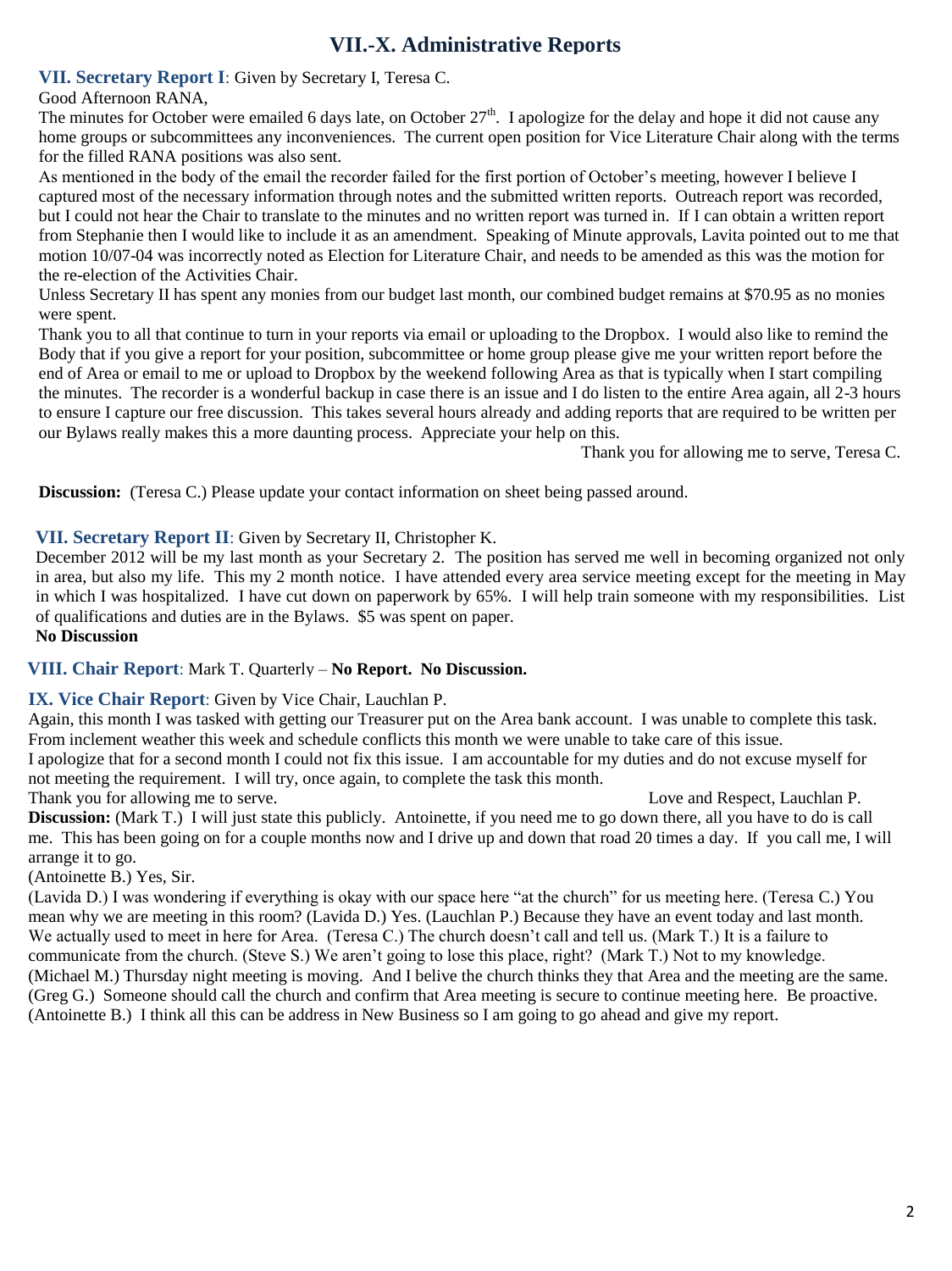#### **X. Treasurer I Report**: Given by Treasure I, Antoinette B.

## *Written report not submitted to be included in minutes.*

**Discussion:** (Lavida D.) Can we see the written report? (Antoinette B.) You can Ms. H&I Chair if you would just settle down for one moment as I have just said to this body that I have to write down the deposit in my report so if she could just have some patience, I love you and I thank you so much for your patience in this matter. Any questions? Yes, Greg. (Greg G.) Christopher had a question. (Christopher K.) I just wanted to ask you, our last Treasurer use a really nice spread sheet – Do you want me to get you the spread sheet and work with you to show you how to use the spread sheet? (Antoinette B.) Yes, that would be absolutely wonderful and I would appreciate that. (Christopher K.) You would use the spread sheet every month, send it to me and then I would make copies for everyone to have that. So I will get that the former Treasurer and get with you. (Antoinette B.) Thank you so much Christopher for help me to get into the solution so I can be on top of my reports and copies. Any other questions? Okay, great thanks.

#### **X. Treasurer II Report**: Randall D. None given.

#### **\*C. Literature Chair Report**: Given by Chair, Margret D.

We sold a little over \$530 at last Area, I sent that check off and due to the storm we have not received our order yet. I am expecting it tomorrow or the next day. I would like to fill as many of the order as possible today and when the order comes in fill the remaining orders and see that they get delivered to the proper groups rather than have them wait until the next Area. I don't know what the procedure is.

We over paid Free State, we will only owe them \$71.00.

**Discussion:** (Mark T.) I don't think we have ever over paid. (Margret D.) When she called me on Friday she said she has never over paid. I told her I would bring it to the body and suggest that we use it as a credit towards our next order. (Mark T.) Regarding filling the orders outside of Area, we have had this happened before and it was JACKED! So it is not written in the Bylaws as Area is the only place to fill orders so that is up to your discretion. (Margret D.) I would certainly like to do that so groups don't have to wait, if they would like to do that. (Mark T.) Act of God. If you can give the Secretary a written report within the next week I think we are good. (Margret D.) Absolutely. (Mark T.) Any questions? \*Written report emailed to Secretary on 11/14.

(Mark T.) Outreach? (Greg G.) You skipped my report, Activities… (Mark T.) I did, I am out of order! RCM Report.

#### **XI. Regional Chair Member Report**: Given by RCM I, Greg. G.

*GSRs raise your hands please. Passed out 2013 Proposed CARANA budget and RANA RCM Survey to GSRs.* Good Afternoon to ASC members,

Rudolph C. and I attended the 158<sup>th</sup> RSC on 10-20-12 in Staunton VA. Open Forum began at 10 am with topics ranging from changing regional website name to phone line updates. There were 10 RCM's presents at roll call which met quorum. The regional chair reported that the ECCNA (East Coast Convention of Narcotics Anonymous). The conventions purpose was to raise money to buy basic texts to be distributed to inmates through local H&I efforts. Our region received 98 texts to be distributed over the 17 areas. I have 5 basic texts for our H&I committee which are to be given to inmates through our H&I efforts.

The Regional balance was \$5733.12 at the start of the RSC. All bills are paid but we are still way below prudent reserve. I have a regional budget proposal for 2013 for GSR's to take back to home groups, approve or disapprove, and bring that conscience back to Decembers ASC so I can carry that vote to Region and we can go into 2013 with an approved budget, hopefully. Please note that we should focus on the overall budget and not specific line items. If there are concerns about a specific category, I would caution the groups not to vote down the entire budget. Specific line items can be addressed after the budget is approved. Please have your home group write a motion to change a specific part of the budget, if needed, and I will carry that motion to the RSC. If any GSR would like Rudolph or myself to attend your home group meeting to help go over the budget, please just ask. That is what we are here for! Questions?

*Discussion: (Mark T.) This regional balance does not reflect our donation since this was at the start of the Regional meeting, correct? (Greg G.) Correct. (Mark T.) What is the prudent reserve?. (Teresa C.) From last month's Minutes – Calculation: 25% (Last years Budget + Current Budget). (Greg G.) I think it is about \$15K - \$16K.*

Etta F. has served her last RSC as our RD. We should all aspire to be  $\frac{1}{2}$  as dedicated to our fellowship through service as she is. She is truly as asset to this area, our region and Narcotics Anonymous as a whole and we thank her from the bottom of our hearts for such an amazing job done on the RD team for the last 5 years. *\*6 years.* That means that the RDA II position is open. The RDA, Donna Lee P., has become an automatic nominee, and logical choice as the next RD. Eddie W., our current RDA II, is an automatic nominee and logical choice to move up to RDA. Therefore the RDA II position is open for nominations. For qualifications and nomination requirements, please see me after the meeting. Nominees must be present in December in Charlottesville.

Also the Secretary position at Region is open. Please see me for qualifications and duties. Questions?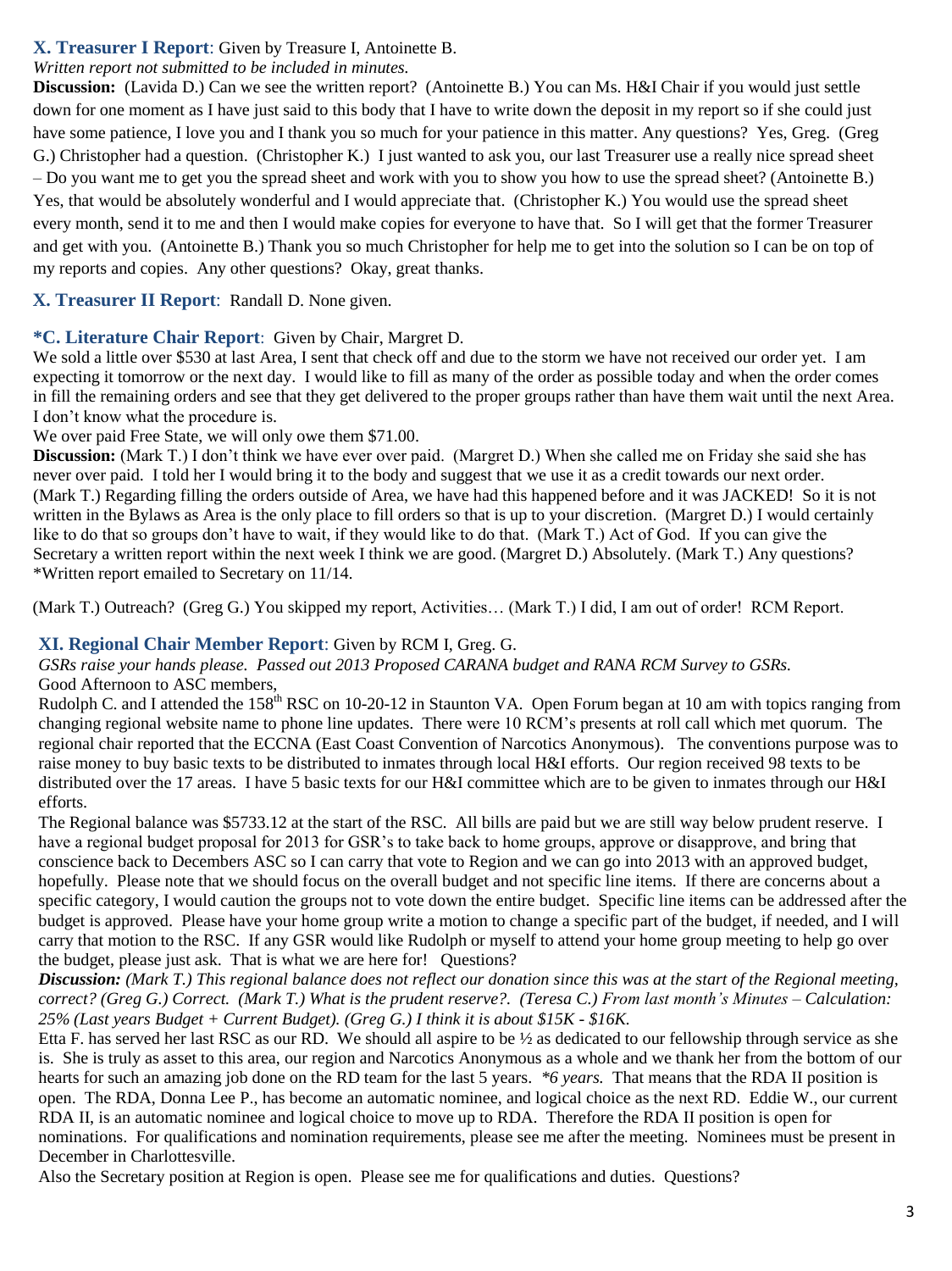#### **XI. Regional Chair Member Report** *(continued):* Given by RCM I, Greg. G.

Etta F. is interested in the Co-facilitator position at The World Service Committee. There is a recommendation process that now has to take place in order for interested candidates to receive an interview. This recommendation has to come from the region. There was opposition to this for some reason, at the last RSC. I will be submitting a motion today for this committee to vote on, to request the region to recommend Etta for an interview. It should be voted on on by home groups and brought back to the next ASC so, if it passes, I can take that true RANA approved motion to the RSC to be voted on there. Questions? *Discussion: (Etta F.) The opposition was because when the motion was written for 2 members, they body felt it should be put in as 2 motions – one for each member being recommended. (Mark T.) Are you saying there are 2 people for same position or 2 positions? (Etta F.) 2, one for HR. (Teresa C.) Is this a paid? (Etta F.) No. The office positions are paid, but not for this positions. Expenses are paid to fulfill the duties of the position.*

The world convention will be held 8-29 through 9-1, 2013 in Philadelphia PA. This is a great opportunity to attend a world convention. For additional details please visit na.org.

The fellowship is slowly making an attempt to implement the new Service System is select areas. Some areas and/or Regions are following in completely. It would be great if this committee could start trying out certain aspects of a new decision making process. Straw polls are a great place to start and we have done this in certain situations.

The Basic Text, It Works: How and Why, and the Sponsorship book are now available for electronic download from Amazon for Kindle, IBooks and Apple IOS through Itunes.

H&I has been putting together a WSR (Writing Steps for Recovery) program in our region. This group is designed to assist inmates in writing their steps. There are requirements to be a person who communicates through mail with inmates. For more information please see Rudolph or myself or attend the regional subcommittee meetings. All regional subcommittee meetings will be held Saturday November 17, 2012. WSR meeting is from 11 till 1 at Ivey Memorial United Methodist Church at 17120 Jefferson Davis Highway in Colonial Heights VA. *That is about 1 ½ hours away.*

Regional Motion 157-4 was passed. This motion was regarding the establishment of the regional prudent reserve. Antoinette B. was elected as the new Regional Speaker Jam Chair.

The second day was spent on 3 separate topics. The first was WSR. We spent about an hour discussing in depth the beginning to this great undertaking. The second topic was a communication workshop/roundtable. We brainstormed ways to more effectively communicate with one another. The 3<sup>rd</sup> topic was the USSC, the United States Service Conference. This is a subject that cannot be covered in a report. Specifically it is another branch of the service system that has evolved through the desire of a few individuals. It is not currently recognized by the WSC or any other Region or Area. We will be reporting more on this in the coming months.

*Discussion: (Mark T.) The USSC, are trying to separate from the body? (Etta F.) They are spilt off into 5 different factions, the reason for it, money was stolen, distrust and they became 1. They are not part of our current structure. It came about during the 90's – Resolution A. Like Canadian, they have a body that address the needs for their country. This is in the infant stage as an opportunity for a body that represents the United States. (Greg G.) I will bring back information as USSC topic develops. (Etta F.) There is a website too.*

Finally I am handing out a survey. Rudolph and I will be starting the GSR Orientation within the next few months and we like to know what is important to you GSR's. This is an anonymous survey. Please do not fill out your name and be honest. We can't help if we don't accurately know what you want help with. We are very eager to get this started and we need your help. Help me Help you! We ask that these surveys be turned in next ASC.

#### In Loving Service, Greg and Rudy

**Discussion:** *(Teresa C.) Can you clarify question 4? (Greg G.) Question 4 - How would like your RCM team to help you? What areas would you like help understanding? Examples: Understanding Roberts Rules of Order, Understanding writing a motion, voting, Learning about funding/budgets, etc. We want to empower the GSRs, this is your committee. If there is anything else you would like add at the bottom, write it in. We want to know when you would like to have this – when is most convenient for you – Would you like to hold it before Area every month? Example – New York has a New GSR Orientation 2 hours before ASC every month. They give you documents to assist you in being an GSR.*

### **XII. Subcommittee Reports**

**A. Activities Report**: Julie C. – ABSENT. No Report. No Discussion.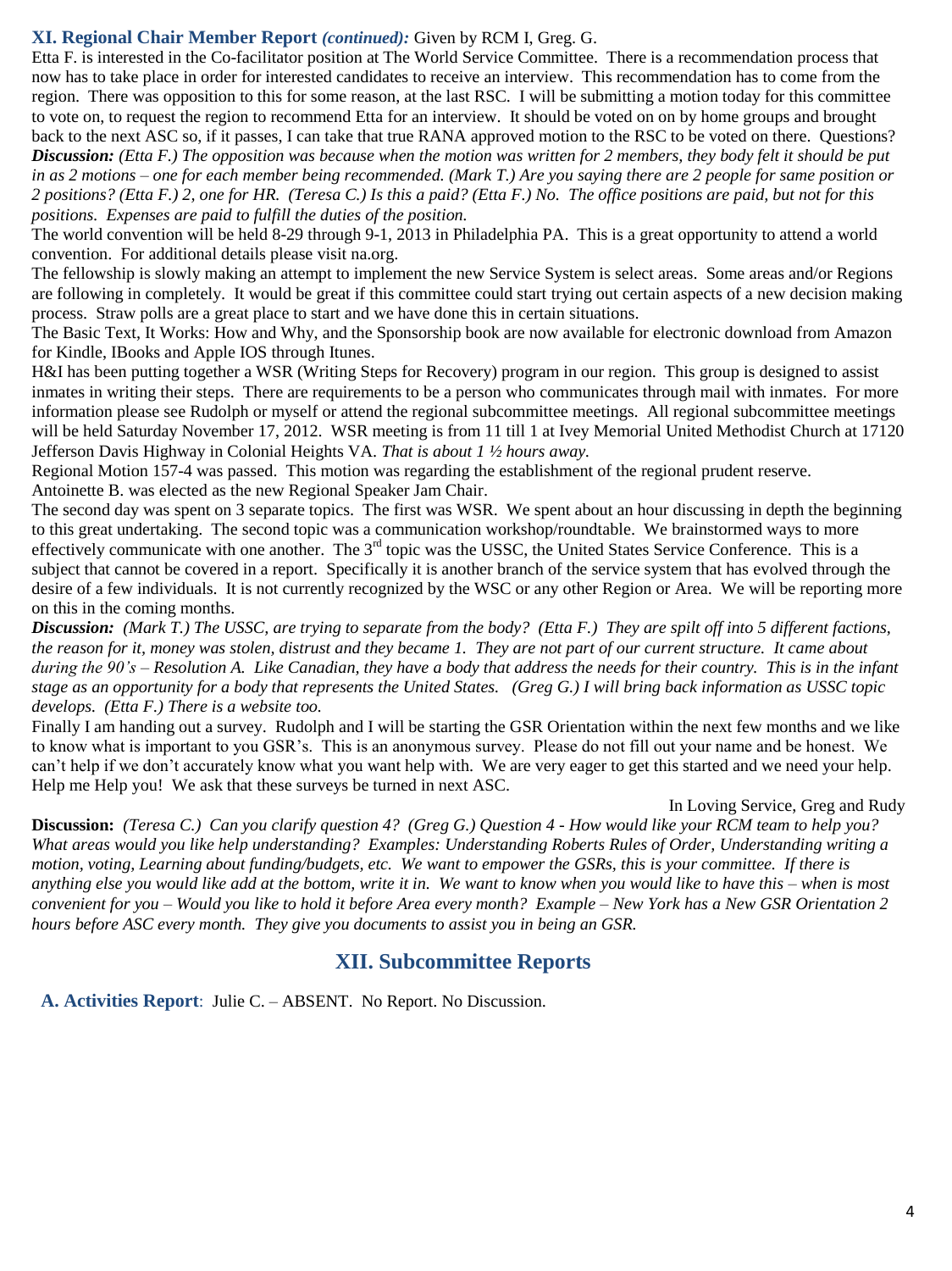# **XII. Subcommittee Reports** *(continued)*

#### **B. Hospitals & Institutions (H&I) Report**: Given by Chair, Lavita D.

Big thank you and appreciation for the panel leaders and members who continue to be of service to H&I and the Bowling Green facility which is held every Wednesdays at 7:00pm. Things are going somewhat ok we still are heavily recruiting members from the fellowship to support both facilities. Update of the Stafford Men's Program last month we were already to go and the facility had their own internal conflicts and therefore we had no presentation. We are ready to go on November 18, 2012 at 1:00pm. This facility really wants us to be of service on a weekly basis --but we need addicts with 6 months clean time who carry a clear NA message, have transportation and willing to serve once a month.

If you are interested in any of these commitments please contact our Panel Coordinator Brandon H.

Our business meeting is next Sunday Nov 11, 2012 at 5:00 at the Thurman Brisbane Shelter.

Budget remains at \$350.00

In Loving Service, Lavita D

**Discussion:** (Greg G.) *What commitments do you have right now? Bowling Green and… (Lavida D.) We have Bowling Green and the Men's Diversion Center. I do have applications in my car if anyone would like to sign up, we are up to 8 people. Once we get these 8 people cleared we may be able to do the evening program. (Steve S.) Can you go over the requirements, specifically felons? (Mark T.) Typically it is not if you are a felon, it is if you are a violent offender. I am not saying that is a n, but typically they won't accept people who have violence in their history.*

**C. Literature Chair Report**: See page 3, given after Treasurer Report.

**D. Outreach Report**: Stephanie B. – ABSENT. No report given.

**E. Public Relations (PR) Report**: Written by Chair, Kemper B., read by Secretary I, Teresa C.

Good afternoon,

I would like to thank you all for allowing me to serve. I apologize that I am not able to attend this Month's ASC due to being sick. PR Met on Sunday, October  $14<sup>th</sup>$  at the normally scheduled time. This meeting was intended to be focused primarily on changing the meeting list format using everyone's input that attended. Unfortunately we did not have a much larger showing than the usual folk that have been attending all year despite the announcements in meetings and in area. Furthermore, there was expressed concern over the 2 major meeting that are no longer in their usual meeting space who have not found a permanent home to meet at. Due to these items it was voted to postpone this order of business ONE more time until the next PR meeting and we will be reconvening on Sunday. November  $11^{th}$  to design and finalize the meeting lists to be printed. There were no expenses this month leaving PR's budget at \$240.34.

Our next meeting will be held at the regularly scheduled time on November 11th. Again we urge all GSR's to please take the message back to their home groups that the meeting will be dedicating half of its time to coming up collectively with a better list format to be printed on November  $16<sup>th</sup>$ .

In Loving Service, Kemper B. (RANA PR Chairperson)

**Discussion:** *(Mark T.) That is Sunday Nov. 11<sup>th</sup> at 5pm, correct? (Teresa C.) Yes. (Lavida D.) Are those 2 meetings he is talking about going to be address today so he gets the right information?(Teresa C.) I don't know what meetings – I know that Freedom From Bondage is struggling to find a new location, but no one has reported that for us to address at Area.*

#### **F. VRCC Director Report**: Given by Chair, Gary T.

*I would like to point out that if we want to be able to keep this place as a meeting facility for Area, parents please be responsible and don't allow your children to run all over the church without supervision. I am asking that the kids that are out there, please get them under control so we don't lose this place, if we do then you can find us a new place to meet.*

*I don't have anything to report as the month that VRCC met I was getting married that week. I will be in attendance for the next VRCC meeting and I will have a report for you next month.*

**Discussion:** (Mark T.) *Please take that under advisement about the children running all over the church. PLEASE! Or the adults for that matter.*

(Mark T.) *We are going to have the GSR reports and the Secretary is going to call out the groups to give their reports one at a time.*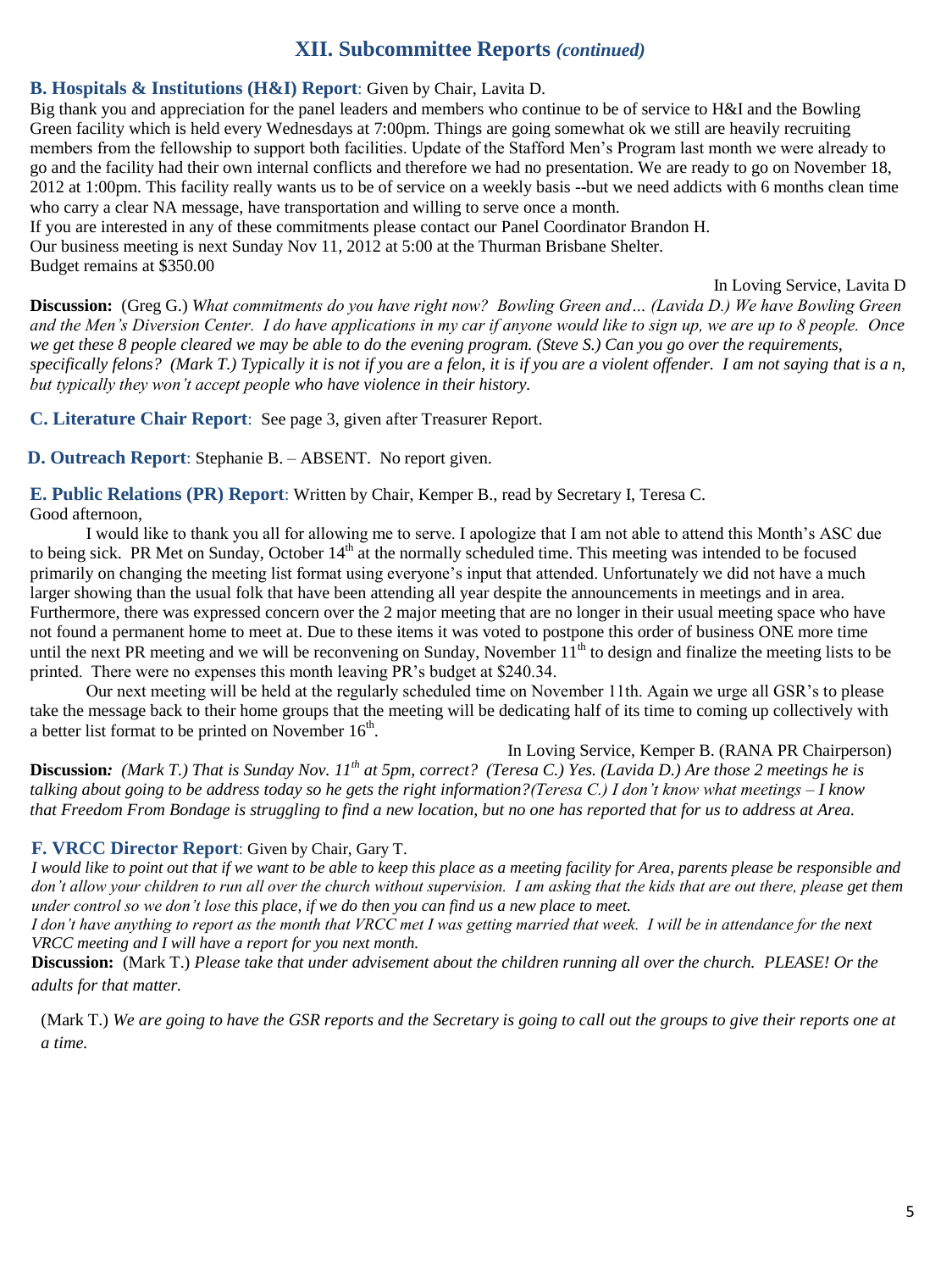# **XIII. Group Service Representative (GSR) Reports**

| <b>HOME GROUP</b>                                                                                                                                                                                                                                                        | <b>GSR/ALT</b>     | <b>DAYS AND TIMES</b>   | # GROUP        | # AVG. WKLY<br><b>ATTENDANCE/</b> | <b>GROUP</b><br><b>DONATION</b> | LIT.<br><b>ORDER</b> |  |
|--------------------------------------------------------------------------------------------------------------------------------------------------------------------------------------------------------------------------------------------------------------------------|--------------------|-------------------------|----------------|-----------------------------------|---------------------------------|----------------------|--|
|                                                                                                                                                                                                                                                                          |                    | OF MEETINGS             | <b>MEMBERS</b> | <b>NEWCOMERS</b>                  |                                 |                      |  |
| 1. Set it Off                                                                                                                                                                                                                                                            |                    | Sun. 7 - 8:15pm         |                |                                   |                                 |                      |  |
| ABSENT - No report given.                                                                                                                                                                                                                                                |                    |                         |                |                                   |                                 |                      |  |
| Group Anniversaries:                                                                                                                                                                                                                                                     |                    |                         |                |                                   |                                 |                      |  |
| 2. Who Wants to Live                                                                                                                                                                                                                                                     | Michelle $G - GSR$ | Mon. - Fri.12 - 1:00pm  | 56             | 80/5                              | \$79.24                         | \$65.60              |  |
|                                                                                                                                                                                                                                                                          | Teresa N. - Alt.   |                         |                |                                   |                                 |                      |  |
|                                                                                                                                                                                                                                                                          | <b>GSR</b>         |                         |                |                                   |                                 |                      |  |
| Group is going good, as the GSR we are going to update our policies & group format at the next home group meeting. We discussed<br>having an area convention at our last home group meeting, the results were 4 would consider helping, 5 no response. Our home group is |                    |                         |                |                                   |                                 |                      |  |
|                                                                                                                                                                                                                                                                          |                    |                         |                |                                   |                                 |                      |  |
| also looking to replace our secretary – George, who's been the doing it for 5 yrs.                                                                                                                                                                                       |                    |                         |                |                                   |                                 |                      |  |
| Group Anniversaries: None for November                                                                                                                                                                                                                                   |                    |                         |                |                                   |                                 |                      |  |
| 3. In It to Win it                                                                                                                                                                                                                                                       | Kimberly $K - GSR$ | Mon. 7:00 - 8:30pm      | 10-active      | 40/15                             | \$0.00                          | \$0.00               |  |
| Hello family all is well on Monday nights. We continue to have many speakers lined up. We are looking for some home group members                                                                                                                                        |                    |                         |                |                                   |                                 |                      |  |
| so please come join us! Until next time, that is all thanks for letting me share. Peace out!                                                                                                                                                                             |                    |                         |                |                                   |                                 |                      |  |
| Group Anniversaries: Matt J. $-1$ yr. on Nov. $5^{\text{th}}$ .                                                                                                                                                                                                          |                    |                         |                |                                   |                                 |                      |  |
| 4. Hope Fiends                                                                                                                                                                                                                                                           |                    | Tue. 7 - 8:15pm         |                |                                   |                                 | $\sim$               |  |
| ABSENT – No report given.                                                                                                                                                                                                                                                |                    |                         |                |                                   |                                 |                      |  |
| Group Anniversaries:                                                                                                                                                                                                                                                     |                    |                         |                |                                   |                                 |                      |  |
| 5. Standing by Recovery                                                                                                                                                                                                                                                  | Steve S.- GSR      | Tue. $7:30 - 8:30$ pm   | $8 - 10$       | 10/1                              | \$40.00                         | \$16.00              |  |
| Due to being out of town I missed 3 meetings last month. As far as I know meeting is strong with good core group.                                                                                                                                                        |                    |                         |                |                                   |                                 |                      |  |
| Group Anniversaries: None reported.                                                                                                                                                                                                                                      |                    |                         |                |                                   |                                 |                      |  |
|                                                                                                                                                                                                                                                                          | $Dot - GSR$        | Wed. 7 - 8:00pm         | 8              | $50 - 60/2 - 3$                   | \$50.60                         | \$3.00               |  |
| <b>6. Clean Works</b>                                                                                                                                                                                                                                                    | $N/A - Alt. GSR$   |                         |                |                                   |                                 |                      |  |
| All is well.                                                                                                                                                                                                                                                             |                    |                         |                |                                   |                                 |                      |  |
| Group Anniversaries: Maddie 1 year on Nov. $21st$ $\odot$                                                                                                                                                                                                                |                    |                         |                |                                   |                                 |                      |  |
| 7. The Lie Is Dead                                                                                                                                                                                                                                                       | Nelson-GSR         | Wed. 7 - 8:15pm         |                | $\blacksquare$                    | \$0.00                          | \$0.00               |  |
| ** Absent at Area 3 or more consecutive months**                                                                                                                                                                                                                         |                    |                         |                |                                   |                                 |                      |  |
| 8. Start Living Group                                                                                                                                                                                                                                                    | John $C. - GSR$    | Thu. 7 - 8:00pm         | 9              | 10/2                              | \$10.00                         | \$5.00               |  |
|                                                                                                                                                                                                                                                                          | Robert – Alt. GSR  |                         |                |                                   |                                 |                      |  |
| <b>None</b>                                                                                                                                                                                                                                                              |                    |                         |                |                                   |                                 |                      |  |
| Group Anniversaries: None reported                                                                                                                                                                                                                                       |                    |                         |                |                                   |                                 |                      |  |
| 9. Freedom from Bondage                                                                                                                                                                                                                                                  | Michael M. - GSR   | Thur. 8 - 9:00pm        | 7              | 15/1                              | \$0.00                          | \$0.00               |  |
| Group is all right. Going through some service position changes. Still looking for a new meeting space. We have a few leads and                                                                                                                                          |                    |                         |                |                                   |                                 |                      |  |
| hopefully will have a new place by the next ASC. Still need EXPERIENCED home group members, not additional members.                                                                                                                                                      |                    |                         |                |                                   |                                 |                      |  |
| Group Anniversaries: None reported                                                                                                                                                                                                                                       |                    |                         |                |                                   |                                 |                      |  |
| 10. Man Up to the                                                                                                                                                                                                                                                        | Cleo J. - GSR      | Thur. 7 - 8:30pm        | $10-12$        | $10 - 25/1$                       | \$20.00                         | <b>UNK</b>           |  |
| Flatbook                                                                                                                                                                                                                                                                 |                    |                         |                |                                   |                                 |                      |  |
| All is well. All are welcome. Thank-you.                                                                                                                                                                                                                                 |                    |                         |                |                                   |                                 |                      |  |
| Group Anniversaries: Joseph $-1$ yr. Dec. $6th$ at Man Up to the Flatbook.                                                                                                                                                                                               |                    |                         |                |                                   |                                 |                      |  |
| 11. New Beginnings                                                                                                                                                                                                                                                       | Brandon H. - Alt.  | Fri. $7 - 8:15$ pm      | 5              | $45 - 60/3 - 10$                  | \$20.00                         | \$68.20              |  |
|                                                                                                                                                                                                                                                                          | GSR                |                         |                |                                   |                                 |                      |  |
| None given                                                                                                                                                                                                                                                               |                    |                         |                |                                   |                                 |                      |  |
| Group Anniversaries: Brandon H. 2 years on Nov. 9 <sup>th</sup> .                                                                                                                                                                                                        |                    |                         |                |                                   |                                 |                      |  |
| 12. Primary Purpose                                                                                                                                                                                                                                                      | Tommy G - GSR      | Sat. & Sun. 12 - 1:30pm | 5              | $12 + / 1$                        | \$26.50                         | \$15.60              |  |
| The group is doing well, we are planning a spiritual breakfast for early January, details will be given and flyers distributed as they                                                                                                                                   |                    |                         |                |                                   |                                 |                      |  |
| become available. We can always use more home group members.                                                                                                                                                                                                             |                    |                         |                |                                   |                                 |                      |  |
| Group Anniversaries: None reported.                                                                                                                                                                                                                                      |                    |                         |                |                                   |                                 |                      |  |
| 13. Experience, Strength                                                                                                                                                                                                                                                 | Etta F. - Rep      | Sat. 7 - 8:30pm         | $25 - 30 +$    | $50/$                             | \$100.00                        | \$24.90              |  |
| & Hope                                                                                                                                                                                                                                                                   | OPEN- GSR          |                         |                |                                   |                                 |                      |  |
| Hi Family, The Experience, Strength and Hope group is going through a great transition right now after the loss of our meeting space a                                                                                                                                   |                    |                         |                |                                   |                                 |                      |  |
| few weeks ago. This group generally has 50 or more attending at its regularly scheduled time on Saturday nights from 7p-8:15p. We                                                                                                                                        |                    |                         |                |                                   |                                 |                      |  |
| currently are in search of a place that is large enough to hold us and are with communicating are whereabouts from week to week right                                                                                                                                    |                    |                         |                |                                   |                                 |                      |  |
| now. One of our biggest concerns are not only letting those herein the Rappahannock Area know where we are but making sure the                                                                                                                                           |                    |                         |                |                                   |                                 |                      |  |
| newcomer and the visitor can also find us. We will be speaking with the webmaster today to try to make adjustments. The home group                                                                                                                                       |                    |                         |                |                                   |                                 |                      |  |
| members are working diligently to find a new space that we won't have programming interference in. Although this is happening we are                                                                                                                                     |                    |                         |                |                                   |                                 |                      |  |
| still meeting and seeing anywhere from 25-30 members on a regular meeting night and larger numbers on anniversaries. Tony C will                                                                                                                                         |                    |                         |                |                                   |                                 |                      |  |
| celebrate 14 yrs on Nov.17 <sup>th</sup> and Lloyd G will acknowledge 24 yrs on November 24 <sup>th</sup> . Location to be announced. We are donating \$100                                                                                                              |                    |                         |                |                                   |                                 |                      |  |
| dollars today and are asking for any input that members might have for a new location. I am sitting in right today because we do not have                                                                                                                                |                    |                         |                |                                   |                                 |                      |  |
| a GSR at the present time. In loving service, Etta F                                                                                                                                                                                                                     |                    |                         |                |                                   |                                 |                      |  |
| (Mark T.) What happened? Why does the meeting have to move? (Etta F.) Someone from the meeting was at the church at 6am in the                                                                                                                                           |                    |                         |                |                                   |                                 |                      |  |
| parking lot, I don't know what they were doing there, but the Church ended us having meetings there.                                                                                                                                                                     |                    |                         |                |                                   |                                 |                      |  |
| Group Anniversaries: Tony C will celebrate 14 yrs on Nov.17 <sup>th</sup> and Lloyd G will acknowledge 24 yrs on November 24 <sup>th</sup> . Location to be                                                                                                              |                    |                         |                |                                   |                                 |                      |  |
| announced.                                                                                                                                                                                                                                                               |                    |                         |                |                                   |                                 |                      |  |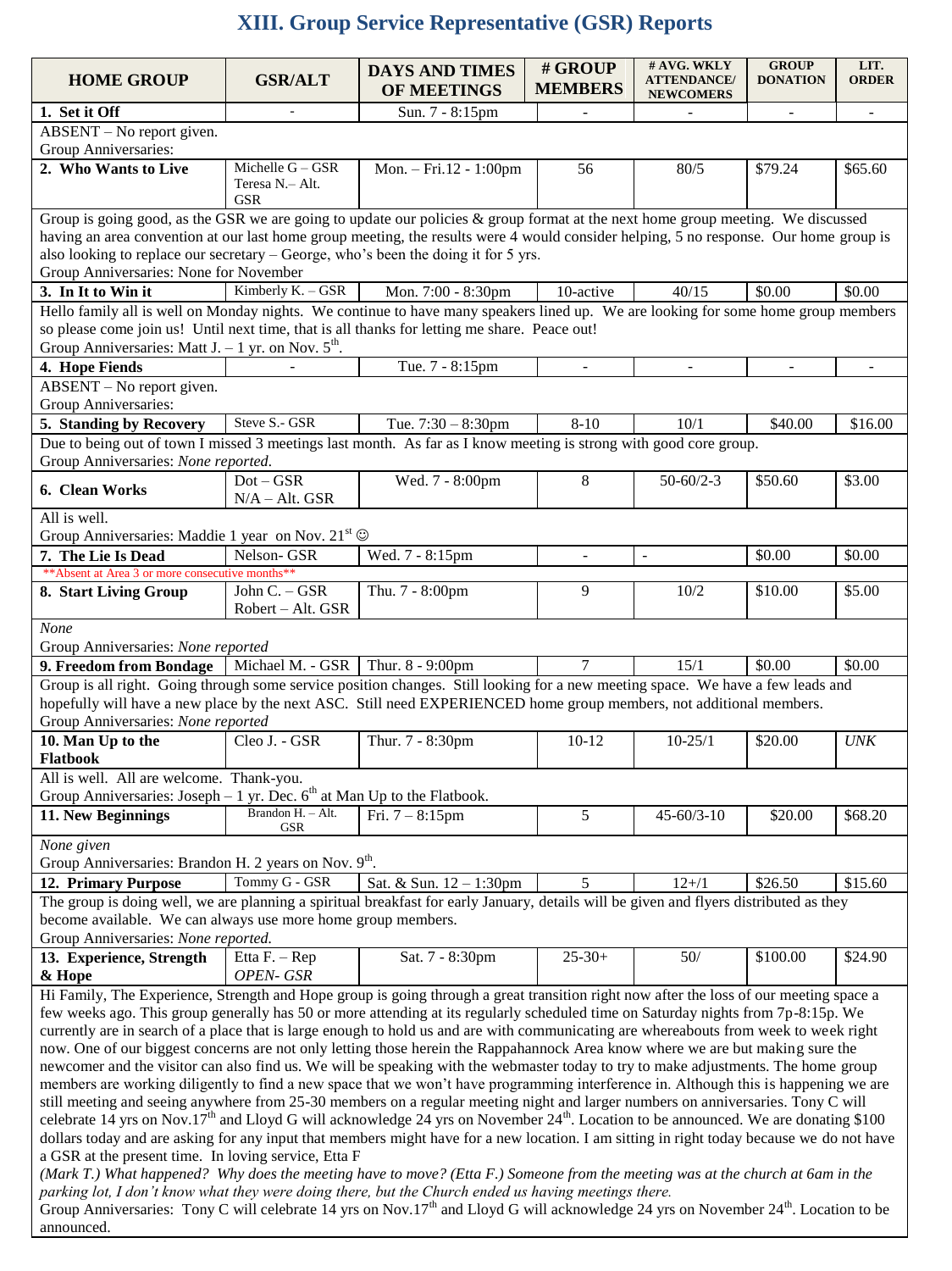# **XIII. Group Service Representative (GSR) Reports** *(continued)*

| <b>HOME GROUP</b>                                                                                                                              | <b>GSR/ALT</b>    | <b>DAYS AND TIMES</b><br>OF MEETINGS | # GROUP<br><b>MEMBERS</b> | # AVG. WKLY<br><b>ATTENDANCE/</b><br><b>NEWCOMERS</b> | <b>GROUP</b><br><b>DONATION</b> | LIT.<br><b>ORDER</b> |  |
|------------------------------------------------------------------------------------------------------------------------------------------------|-------------------|--------------------------------------|---------------------------|-------------------------------------------------------|---------------------------------|----------------------|--|
| 14. Clean and Serene                                                                                                                           | Dominic E. - GSR  | Fri. 10-11pm                         |                           | 10/2                                                  | \$10.00                         | \$7.50               |  |
| We can always use support. We do need home group members as experienced members. We are a small group and would like to grow. As               |                   |                                      |                           |                                                       |                                 |                      |  |
| far as I know there are only 3 service positions filled, $I$ fill 2 of them. We would like to have all service positions filled at some point. |                   |                                      |                           |                                                       |                                 |                      |  |
| Group Anniversaries: None                                                                                                                      |                   |                                      |                           |                                                       |                                 |                      |  |
| 15. Final Surrender                                                                                                                            | Brandon H. - Rep. | Mon., Tue., Fri. & Sat.              | <b>UNK</b>                | <b>UNK</b>                                            | \$0.00                          | \$0.00               |  |
|                                                                                                                                                |                   | 7-8:30pm                             |                           |                                                       |                                 |                      |  |
| Hello this is Brandon Harris I was serving as the ASC H&I Panel Coordinator and was informed by a Final Surrender home group member            |                   |                                      |                           |                                                       |                                 |                      |  |
| that the GSR will not be serving and the group needs someone to represent them and pick up 3 Flatbook Step Working Guides for Final            |                   |                                      |                           |                                                       |                                 |                      |  |
| Surrender. The group needs trusted servants (GSR). Thank you for letting me serve.                                                             |                   |                                      |                           |                                                       |                                 |                      |  |
| Group Anniversaries: None                                                                                                                      |                   |                                      |                           |                                                       |                                 |                      |  |
| 16. Noon Beginnings                                                                                                                            |                   | Sat.-Sun. 12 -1pm                    | <b>UNK</b>                | <b>UNK</b>                                            | <b>UNK</b>                      | <b>UNK</b>           |  |
| ABSENT                                                                                                                                         |                   |                                      |                           |                                                       |                                 |                      |  |
| Group Anniversaries: None reported.                                                                                                            |                   |                                      |                           |                                                       |                                 |                      |  |
| 17. Colonial Beach                                                                                                                             | Bill C. - GSR     | Fridays 7-8pm                        | <b>UNK</b>                | 30/9                                                  | <b>UNK</b>                      | <b>UNK</b>           |  |
| <b>Survivors Group</b>                                                                                                                         |                   |                                      |                           |                                                       |                                 |                      |  |
| Once again Colonial Beach Survivors Group had a good number of newcomers in October. We had newcomers in all but one meeting and               |                   |                                      |                           |                                                       |                                 |                      |  |
| the number of regular members is increasing. All is well in Colonial Beach and I thank you for allowing me to serve.                           |                   |                                      |                           |                                                       |                                 |                      |  |
| Group Anniversaries: Donnie N. $-4$ years.                                                                                                     |                   |                                      |                           |                                                       |                                 |                      |  |
| 18. Beautiful Butterflies of                                                                                                                   |                   | Saturday 10-11am                     | <b>UNK</b>                | <b>UNK</b>                                            | <b>UNK</b>                      | <b>UNK</b>           |  |
| <b>Recovery</b>                                                                                                                                |                   |                                      |                           |                                                       |                                 |                      |  |
| ABSENT - Etta F. picked up New Group Starter kit from Literature Chair.                                                                        |                   |                                      |                           |                                                       |                                 |                      |  |
| Group Anniversaries: None reported.                                                                                                            |                   |                                      |                           |                                                       |                                 |                      |  |

# **XIV. 2 nd Quorum**

| <b>HOME GROUP NAME</b>                | P/A | <b>NAME</b> | <b>POSTION</b> |
|---------------------------------------|-----|-------------|----------------|
| 1. Set It Off                         | A   |             |                |
| 2. Who Wants to Live                  | P   | Michelle G. | <b>GSR</b>     |
| 3. In It to Win It                    | P   | Kim K.      | <b>GSR</b>     |
| 4. Hope Fiends                        | A   |             |                |
| 5. Stand By Recovery                  | P   | Steve S.    | <b>GSR</b>     |
| 6. Clean Works                        | P   | Dot G.      | <b>GSR</b>     |
| 7. The Lie Is Dead                    | A   |             |                |
| 8. Start Living Group                 | P   | John C.     | <b>GSR</b>     |
| 9. Freedom from Bondage               | P   | Michael M.  | <b>GSR</b>     |
| 10. Man Up to the Flatbook            | P   | Cleo J.     | <b>GSR</b>     |
| 11. A New Beginning Group             | P   | Brandon H.  | Alt. GSR       |
| 12. Primary Purpose                   | P   | Tommy G.    | <b>GSR</b>     |
| 13. Experience, Strength &<br>Hope    | P   | Etta F.     | Rep            |
| 14. Clean and Serene                  | P   | Dominic E.  | GSR            |
| 15. Final Surrender                   | P   | Brandon H.  | Rep            |
| 16. Noon Beginnings                   | A   |             |                |
| 17. Colonial Beach Survivors<br>Group | P   | Bill C.     | <b>GSR</b>     |
| 18. Beautiful Butterflies             | A   |             |                |

| 2 <sup>st</sup> QUORUM CALL -Must 4 per Bylaws |    |  |  |  |  |
|------------------------------------------------|----|--|--|--|--|
| Group Represented                              | 13 |  |  |  |  |
| <b>Procedural Votes</b>                        | 17 |  |  |  |  |

## **XV. Old Business**

#### **Regional Motion:**

Motion 157-4:Passed at Region 158.

Regarding establishing a CARANA Prudent Reserve. *\*See RCM Report (XI.) page 4, September and October Minutes for more details.*

#### **Area Motion(s):**

**Motion 10/07-05:** Maker: Rudolph C. 2<sup>nd</sup> by: Dot. G. *\*Removed in October. Groups were instead to discuss at home groups and bring back a STRAW POLL Vote at November ASC. \*Groups to discuss again and bring back STRAW POLL Vote at December ASC.*

# To host an Area Convention.

**Intent:** To help promote Unity for our Area and fun in blessed fellowship

*STRAW POLL VOTE: For=0, Against= 0, Abstain= 0 See October Minutes New Business (XVII) for more details.* **Discussion:** (Cleo J.) *My group wanted to know how it was going to be paid for. (Mark T.) Rudolph C. isn't here to address, but this was supposed to be a general discussion a Straw Poll was supposed to be taken. (Kenny) Was there a projection on when this was supposed to take place? (Mark T.) This was just a request to see if there was interest in a Convention. This is in its infancy stage.*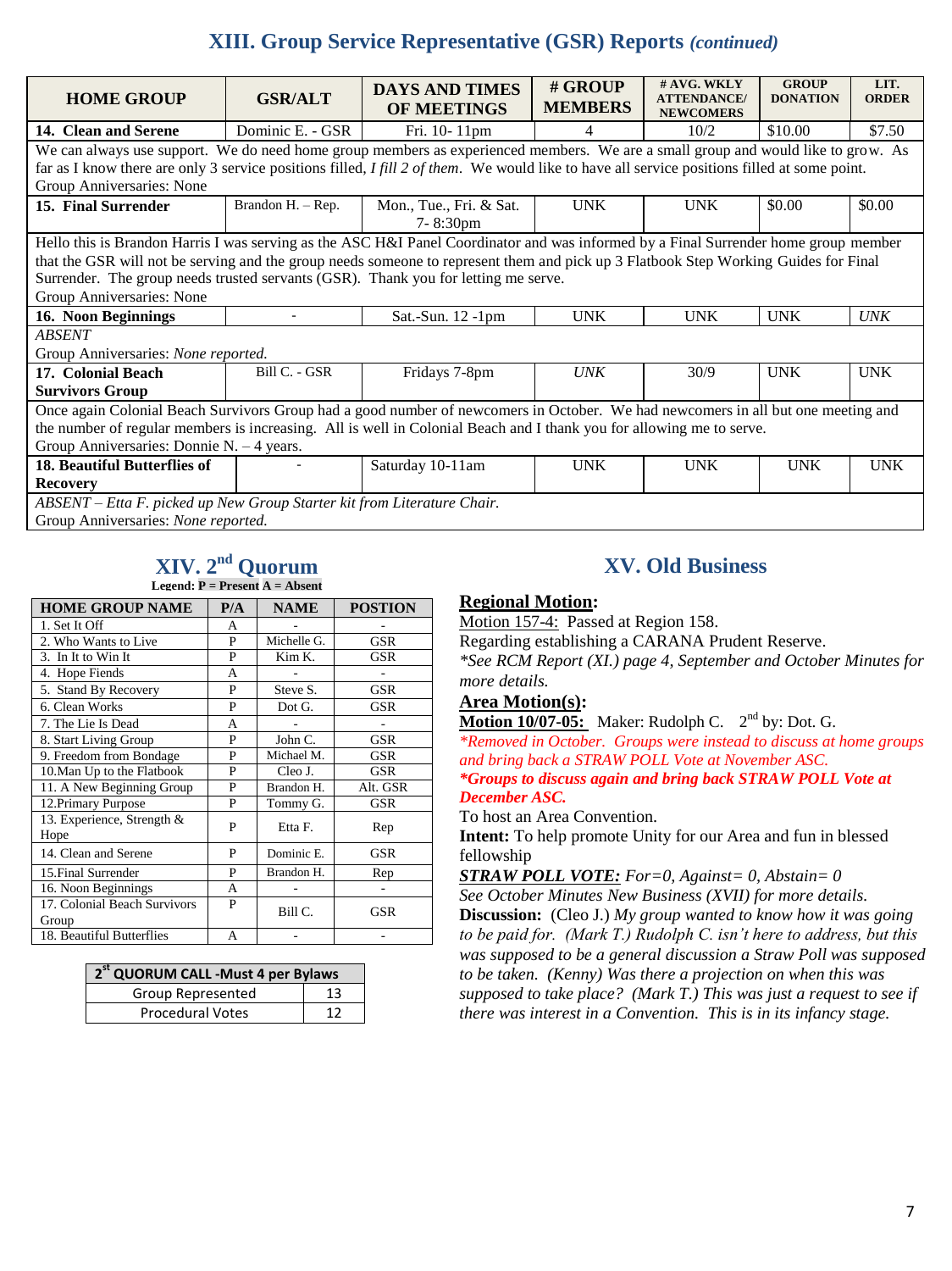#### **XV. Old Business** *(continued)*

**Motion 10/07-08:** Maker: Greg G.  $2^{nd}$  by: Kim K

*\*To be VOTED on by 2<sup>nd</sup> Time, brought to December ASC* 

Add under Article 8, Section 1 – All GSR's or designated representative must be present to carry their groups vote. No Proxy

**Intent:** To hold our leaders trusted servants responsible to those they serve. Concept 4.

*\*See October Minutes New Business (XVII) for more details.*

*FINAL VOTE: For=3, Against= 0, Abstain= 6*

*\*Goes back to Groups for 2nd time to be voted on at December ASC*

**Discussion:** (Greg. G.) *According to policy in Bylaws, page 9, Section 5, Letter B we took the vote incorrectly. We are supposed to count Abstentions first and I think in this case there is not a clear Area conscience. Bylaws state if ½ or more of the body abstain then the motion automatically goes back to the groups for a 2nd vote*. (Mark T.) *Understanding that you have to take this back to your groups to make a vote. If you did not then do not vote. (Greg G.) Most of them did not take this back to their groups to vote, so they are abstaining, which is the same as not voting.* 

#### **XVI. Open Sharing**

*(Gary T.) The definition of Abstention is unclear. (Mark T.) An Abstention is that you agree with what the Majority vote is. In the Region some time ago they tried to get rid of Abstentions completely and not count them. (Etta F.) An Abstention vote should be used if you don't have enough information or if you don't have your group consciousness, so you can't vote for them, you should abstain. (Mark T.) That is not my understanding of it. My understanding is. (Etta F.) It counts as a no, but are you saying that if I don't have the information for my group then it would be prudent for me to not vote at all, which counts as a no vs. abstaining because I did not have all the information? (Mark T.) I'm not saying it's prudent, I am saying that is what needs to happen if you did not carry it back to your group to be voted on then you don't have a vote. (Greg G.) Page 24 of Roberts Rule of order – Abstentions – instances in which members who are present do not vote. (Teresa C.) Then it says - are not counted and have no effect of the results. (Greg G.) Then you refer to our policies where it says that if more than half the vote is abstentions then it goes back to groups a second time for another vote. An abstention is a non-vote, it doesn't matter how we define it. If you don't have a 'yes' or a 'no' then it is an abstention. According to Roberts Rule of Order. (Etta F.) So you should vote as an abstention? (Greg G.) It doesn't matter, you can vote as abstain or as a no – either way. The whole point of this procedure is that we really don't have a true area conscience. We only have a partial vote. (Teresa C.) There were 9 groups that voted – 3 For and 6 Abstained and there are 12 procedural votes present. (Mark T.) That is half abstaining. (Greg G.) How many groups brought a vote back from there groups? 4 total. You can also take it to your home group and they say we don't have any idea and they still vote to abstain, which is the same thing. (Christopher K.) The 4 GSRs they can have a vote, what about the other 8 – how do they vote? (Greg G.) It doesn't matter if they abstain or keep their hands down it still counts as an abstention. (Gary T.) I believe originally this was brought up because when votes are brought back in October for Regional issues that have to be brought in November, the Abstention rule was changed because it is not fair that our Area doesn't get to bring a vote because we don't have time to go back to groups again and re-vote. Abstention votes were changed so our Area could have a vote at Region. Our Area was not able to have a vote because GSRs were not doing their job. (Greg G.) The motion that was past 2 months ago there has to be a quorum of 8 which further defines this issue for a true RANA conscientious. (Kenny) Often GSRs don't have a clear understanding what they are to bring back to groups so they can carry a clear vote back to area. (Mark T.) I am sure this is clear as mud to most of us – but an abstention is choosing not to vote, it on page 66 of Roberts Rules of Order. So that means if a GSR takes a motion back to the group and the group decides not to vote, they don't have a yes or a no – that is an abstention. Okay? If you didn't take it back to your group and you abstain, that is not accurate because your group did not vote to abstain. (Etta F.) But you can't vote yes or no. (Mark T.) You don't vote at all. (Greg G.) The way we get to abstention doesn't really matter, according to our Bylaws are counted. The 2nd time the vote comes back the abstentions are thrown out and not counted. This was written so business can keep moving – it is the best of both worlds. If GSRs screwed up, they get a second shot at making it right – if they don't' then we can still keep business moving.(Mark T.) I disagree. It doesn't matter in the count or the result, but it does matter that an abstention is a vote. If you didn't take it back to your groups, you don't have a vote at all. (Greg G.) Then quorum has to be changed because if they are here then they have a vote, an abstention is a vote. If a group chooses to vote with abstention then it counts. (Mark T.) Correct. That is why it matter so we know that it actually got to the home group. (Christopher K/Brandon H.) More discussion needs to be had on the motion to gain clarity before it goes back to groups. (Greg G.) This is open sharing session and we have already determined the motion will go back to groups for a second vote when we previously discussed it. This a great discussion and it gets everybody involved in how we come to a consensus. We can come up with what ifs – but there has to be a general structure on how business gets done.*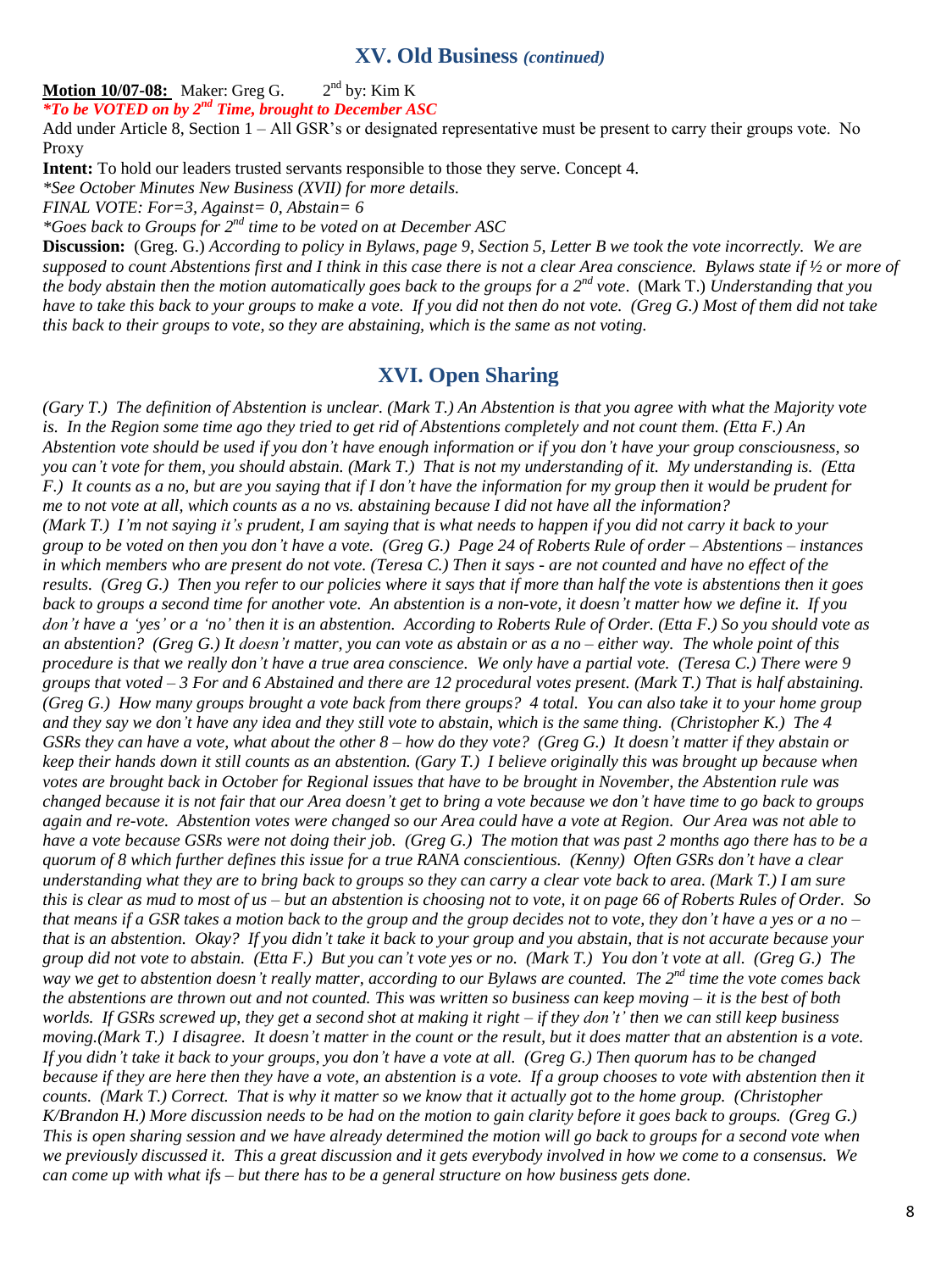# **XVI. Open Sharing** *(continued)*

(Greg G.) *Both GSRs and Alt. GSRs should be at every ASC so that they both understand what is going on so that if one of them can't make it to their home group or to the next ASC, the other knows what is going on and can represent the group. For instant, Rudy could not be here today but I am here and you are all getting the same information as if we were both here. I would recommend that each home group have an Alt. GSR and quite honestly if we are all doing our jobs there are not abstentions. Then we don't have to worry about. But for the purpose of today's discussion I think we need to revisit it and there are some great points, but it is 5 mins to 6 and we have a lot of other stuff to discuss. I would like to request that we move on. (Mark T.) Not my decision. As long as GSRs understand the motion and if you don't understand it then talk to Greg.*

*(Brandon H.) Bowling Green for H&I we need support and variety of speakers – we need support and folks stepping up. (Mark T.) Please write that down that H&I needs support for speakers going to Bowling Green and the Men's Diversion Center.*

*(Greg G.) We are going into December without a budget, there is not enough time for us to have budget meetings to have a working budget by January 2013. Unless we do it right now and have it go back to groups and have them come back with a vote in December. What I would propose is that we send the 2012 Budget today. If you look in the back of your Bylaws, remove the information that is not relative, cash on hand, literature on hand. Just use this as a budget going into 2013 because quite frankly this may need to be tweaked a bit but it is pretty close to what we need. If we don't have a budget then we cannot spend funds and we can still make changes in subsequent months, whenever Antoinette is scheduling budget meetings in November, December. If we decide we need more funds for meeting lists as an example we can tweak it, but going into January without a budget we will have to send motions back to groups if anything is over \$30 and it will take 2 months to get approved.* 

*(Antoinette B.) I had address the issue in a motion, thanks Greg for giving me even better insight into that. That wouldn't be a bad idea because we definitely have to have a budget. We are not on schedule for that by no way shape or means and this needs to be addressed immediately. The motion I put in is for a budget meeting in November and we can then bring it back to be discussed in December.*

*(Mark T.) Under the qualifications of Treasurer it says facilitate weekly Budget review meetings in October of each year. So that means four, not one. So in order to make that happen I agree we need to address this. I did not find anything in the Bylaws that says we can't adopt the previous year's budget temporary. I just want to let the GSRs know that and I believe Christopher is pass that budget around. (Christopher K.) Last year was the first year in many years that a budget was past and it was a lot of work that went into creating that budget. This is a copy of the 2012 budget and Greg has crossed off what is not relevant, cash on hand, etc. We would only be looking at the expenses. We can email this to you guys, tonight so you guys can bring this to your groups to be voted on. (Teresa C.) Why does it have to be tonight? (Lavida D.) Would we address the current assets or do we just leave that alone? Just use this as a template? (Mark T.) It is a matter of record. (Christopher K.) We would just send out each of the Chairs and Subcommittees budgets on the document to be voted on. (Lavida D.) The prudent reserve would still be the same? (Body) Yes. (Etta F.) I think it is really good idea. Is it possible that the Treasurer can update the assets and it comes out with the Area Minutes? That way when it comes out GSRs can*  take it to home groups and that gives them enough time to vote on it.(Teresa C.) September 16<sup>th</sup>, I sent out the Minutes for *August and I also sent out the Budget sheet that we currently use for 2012 and let everyone know in the body of email that we were starting on the 2013 Budget in October. I also gave an example of how to use the sheets with the Secretary budget. I* will send it out again, but you all have this. You also have it in the back of your Orange Bylaws. I will definitely send it *out to you all again – remove the sections that Greg had suggested as well. (Etta F.) This is why it is a good idea to have and attend the GSR orientation. It is obvious that a lot of folks don't know what they are supposed to do. I can see your faces, "we aren't doing a good job", but if you don't know how can you? This why having the GSR orientation is such a great idea. So you know that every month you should go to those minutes and read them, that is why she is working so hard to get you all that information. So you can read those minutes and if you have any question you can make a phone call and find out what you are supposed to be talking to your groups about. (Kim K.) How can I get a copy of the Bylaws? (Teresa C.) You can go online and download them for the Rapphanockareaofna.com and download a copy. (Kim K.) Can I get a folder like this? (Teresa C.) Those have all been handed out until next year. (Lavida D.) So did we decide we were going to have a budget meeting? (Antoinette B.) I did enter in a motion to have a budget meeting for this month with a location, all I need is a time frame. Wegman's is good. Maybe Thursday or Friday or Sunday at maybe 6:00p,. (Lavida D.) What is the date? (Antoinette B.) What is the date for next Sunday? (Mark T.) That is the 11th , correct? That is when PR/H&I meets. (Antoinette B.) We could do Thursday. (Christopher K.) Thursday the 8th .(Antoinette B.) We can do Thursday the 8 th at 5:30 at Wegman's. (Christohpher K.) Can we do 8pm as some us have to work until 5pm? How about 8:15pm? (Antoinette B.) On the 8th I won't be in the Area, because there is a big anniversary, but I will not go to that and come to Wegman's. (Mark T.) Everybody good with that? This Thursday, Nov. 8th 8:15 at Wegmans. Anybody is welcome, please come. Wegmans in Central Park. (Greg G.) Margret is going to send the inventory of literature in an email to Teresa. So Teresa if you can include in the email of the minute s the amount of literature on hand and the cash on hand. (Antionette B.) I can go to the bank and pull the actually numbers for you Teresa.*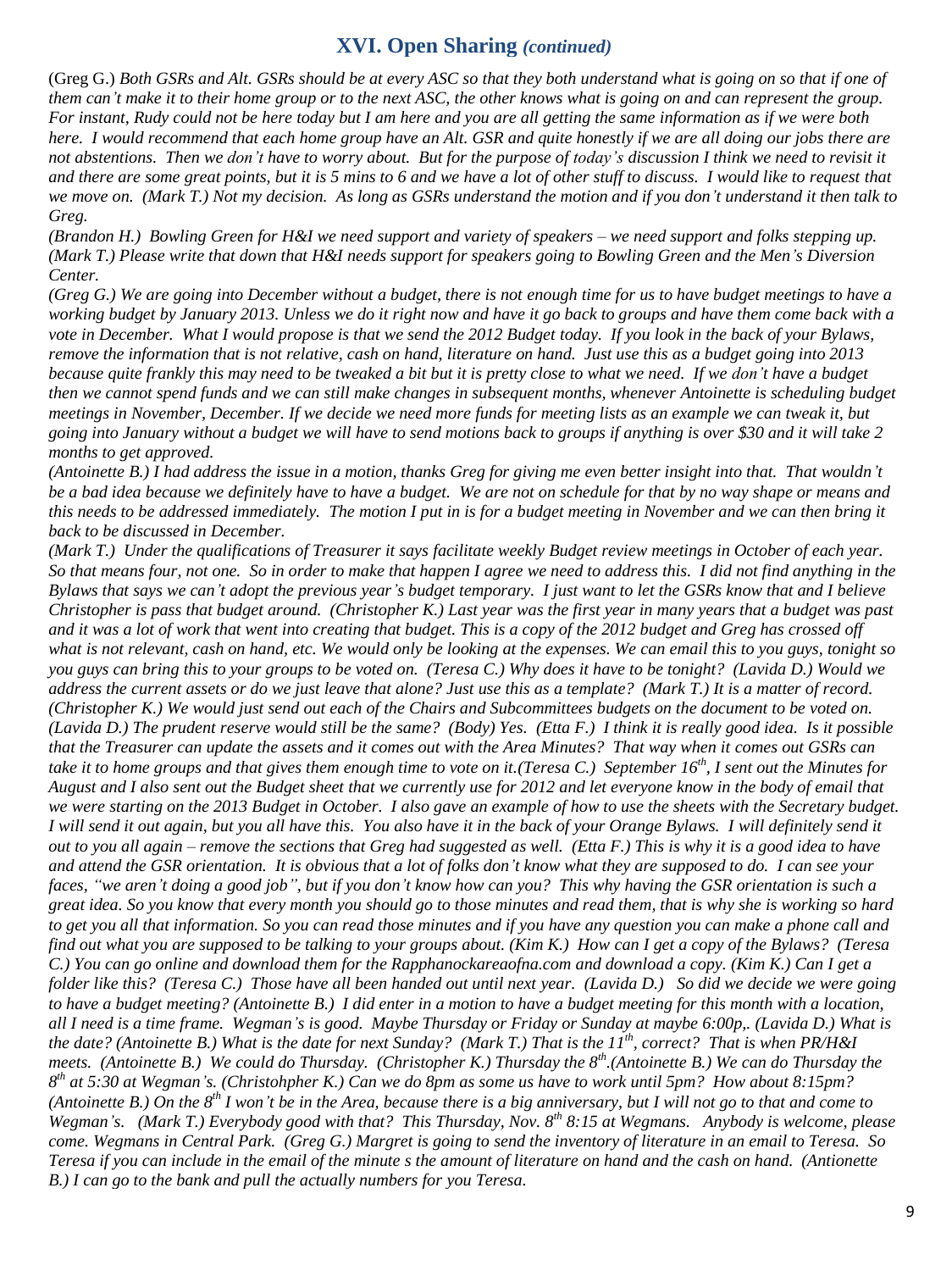(Michael M.) *I am the contact for this church so if you need me to contact them. (Mark T.) I thought you were Lauchlan? (Teresa C.) I think Michael is the contact for his home group and Lauchlan is for Area.* 

XVI. Open Sharing (continued)<br>
reduces of the source of the context them. (Made E.) I thought you were Louchbar?<br>
The sign of the soular of the context them. (Made E.) is the solar of the mediator of the solar of the sola *(Antoinette B.) So we are all on the same page on the budget? So we don't need to address the motion I put in for New business. (Teresa C.) So you want me to remove this motion? (Antoinette B.) Yes, please. (Mark T.) Everyone please bring me a copy of your Bylaws. (Michael M.) Should we wait a week so we can announce it at meetings so other groups can attend? (Teresa C.) I will send out an email, you guys can call each other – there are 18 groups that is not a huge amount of people to get the word out to. (Christopher K.) Aren't we meeting to discuss what we want to change in the budget and then bringing it to the groups per the Bylaws. (Etta F.) There is huge amount of people that won't be here on that night because of a celebration on that night. (Christopher K.) Is Wednesday better? (Antoinette B.) This Wednesday is good. (Greg G.) I think Michael brings up a great point, if we have it on Wednesday we can call people but we don't have everyone's number. We will miss some people, we are so far behind one week isn't going to hurt us. I think we should postpone it one week and make it inclusive so GSRs can announce it. (Teresa C.) Following Wednesday, the 14th? (Antoinette B.) In the interest of Narcotics Anonymous, not in the interest of me I think we should postpone it give everyone a chance to hear about it and come. Get all the information to Teresa. So let's do it Nov. 14th Wednesday 8:15pm at Wegmans. (Christopher K.) I suggest we do it the 14th, 21st , 28th and the 5th – 4 weeks in a row on Wednesdays at Wegmans. (Teresa C.) I will not be here on the 21st, just to let you know not that I need to be there. (Mark T.) We can't include everybody. (Teresa C.) I am okay with it and I am sure you can all march on without me. (Antoinette B.) We just have to make sure we take notes. What day would be comfortable for you in that week Teresa? (Teresa C.) None, I am going away with my family. (Mark T.) I suggest we move on.* 

### **XVII. Elections for Open Positions**

\*Vice Literature Chair *\*See your copy of the Bylaws for qualifications*

No nominations. Please announce Vice Literature Chair and Secretary II are open positions at groups.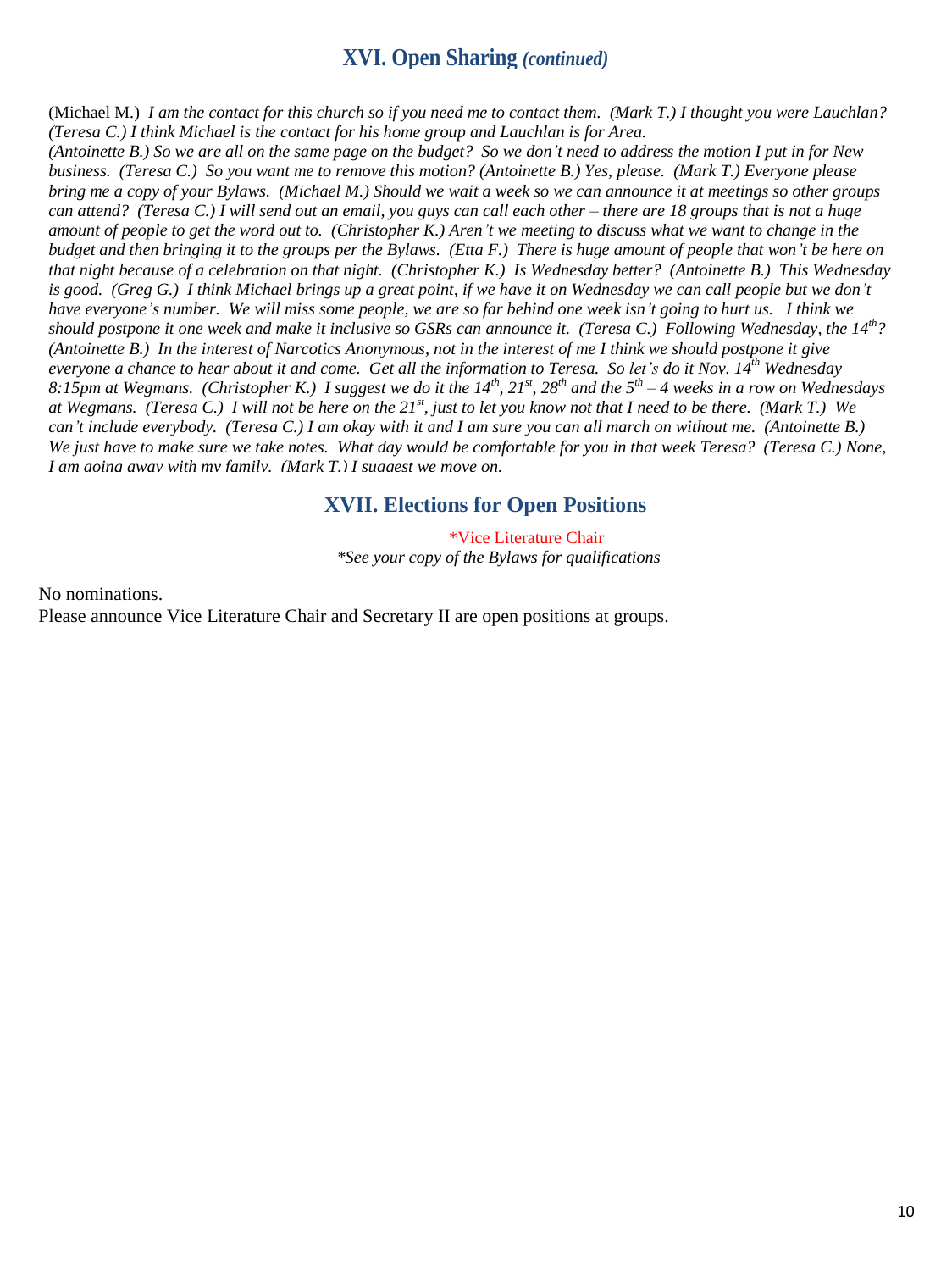# **XVIII. New Business**

#### **Regional New Business Motions:**

**No # given (158):** Passing of CARNA 2013 Proposed Budget. *\*To be VOTED on by Groups, brought to December ASC* GSRs were given hard copies of budget to take back to groups for vote. \*Please see RCM Report (XI) on page 3, paragraph 2 for important details that groups should be aware of BEFORE passing a vote.

#### **Area New Business Motions:**

**Motion 10/07-05:** Maker: Rudolph C. 2<sup>nd</sup> by: Dot. G.

*\*Removed in October. Groups were instead to discuss at home groups and bring back a STRAW POLL Vote at November ASC. \*Groups to discuss again and bring back STRAW POLL Vote at December ASC.*

To host an Area Convention.

**Intent:** To help promote Unity for our Area and fun in blessed fellowship

*November ASC STRAW POLL VOTE: For=0, Against= 0, Abstain= 0*

*See October Minutes New Business (XVII) for more details.*

**Discussion:** *See Old Business.*

**Motion 10/07-08:** Maker: Greg G. 2<sup>nd</sup> by: Kim K <sup>nd</sup> by: Kim K *\*To be VOTED on by 2<sup>nd</sup> Time, brought to December ASC* 

Add under Article 8, Section 1 – All GSR's or designated representative must be present to carry their groups vote. No Proxy Voting.

**Intent:** To hold our leaders trusted servants responsible to those they serve. Concept 4.

*\*See October Minutes New Business (XVII) for more details.*

*VOTE: For=3, Against= 0, Abstain= 6*

*\*Goes back to Groups for 2nd time to be Voted on at December ASC*

**Discussion:** *See Open Sharing.*

**Motion 11/04-04:** Maker: Christopher K. (Secretary II)  $2^{nd}$  by: N/A *\*Budgeted* 

Reimburse \$6.29 to me for purchase of paper for area paperwork.

**Intent:** To continue providing the required forms and agenda for paperwork.

*\*Invoice in Secretary files; with motion.*

**Motion 11/04-05:** Maker: Greg G. (RCM I) 2<sup>nd</sup> by: Dominic E.\***To be VOTED on by Groups, brought to December ASC** To submit a motion to the Central Atlantic Region to write a letter of support for Etta F. to interview for the position of cofacilitator at WSC.

**Intent:** To support Etta F. in her endeavor to be involved with World Service.

**Discussion:** \*Please see RCM Report (XI) on page 4, paragraph 1 for important details that groups should be aware of BEFORE passing a vote.

**Motion 11/04-06:** Maker: Michael M. 2 2<sup>nd</sup> by: Bill C. *\*To be VOTED on by Groups, brought to December ASC* To send the 2012 Budget back to groups to be approved for 2013 until budge meetings can be held to establish a new budget. **Intent:** To go into 2013 with a working buget and not to have to send every expense over \$30 back to groups to be voted on. Also to keep business moving.

**Discussion:** \*See Open Sharing for more information and Appendix A on page 13 for Budget

**Motion 11/04-07:** Maker: Antoinette B.(Treasurer I) 2 nd by: Dot G. *\*Removed \*See Motion 11/04-06 and 1st Budget meeting set for Wednesday(s)11/14, 2nd 11/21, 11/28 and 12/5.*

To be able to have the budget meeting in November and to submit the proposed budget in December.

**Intent:** To fulfill my duties even though I'm off schedule.

**Discussion:** See Open Sharing.

(Lavida D.) Just out of curiosity when do our Bylaws get updated? (Mark T.) They get updated as we pass motions. (Teresa C.) I update them, update to the Drop Box and then Kemper updates them to the website as motions change the Bylaws. Please tell me if you notice something has not been updated.

**Motion 11/04-08:** Maker: Greg G. (RCM I) nd by: Dot G. .*\*To be VOTED on by Groups, brought to December ASC* To create a standing Policy Subcommitee.

**Intent:** To have updated Bylaws

**Discussion:** (Mark T.) This is creating a new subcommittee for Policy. The other intent would be to have someone a point person during area that we can address when we need to ask, what does our policies state about this matter. To have some to interpret policy.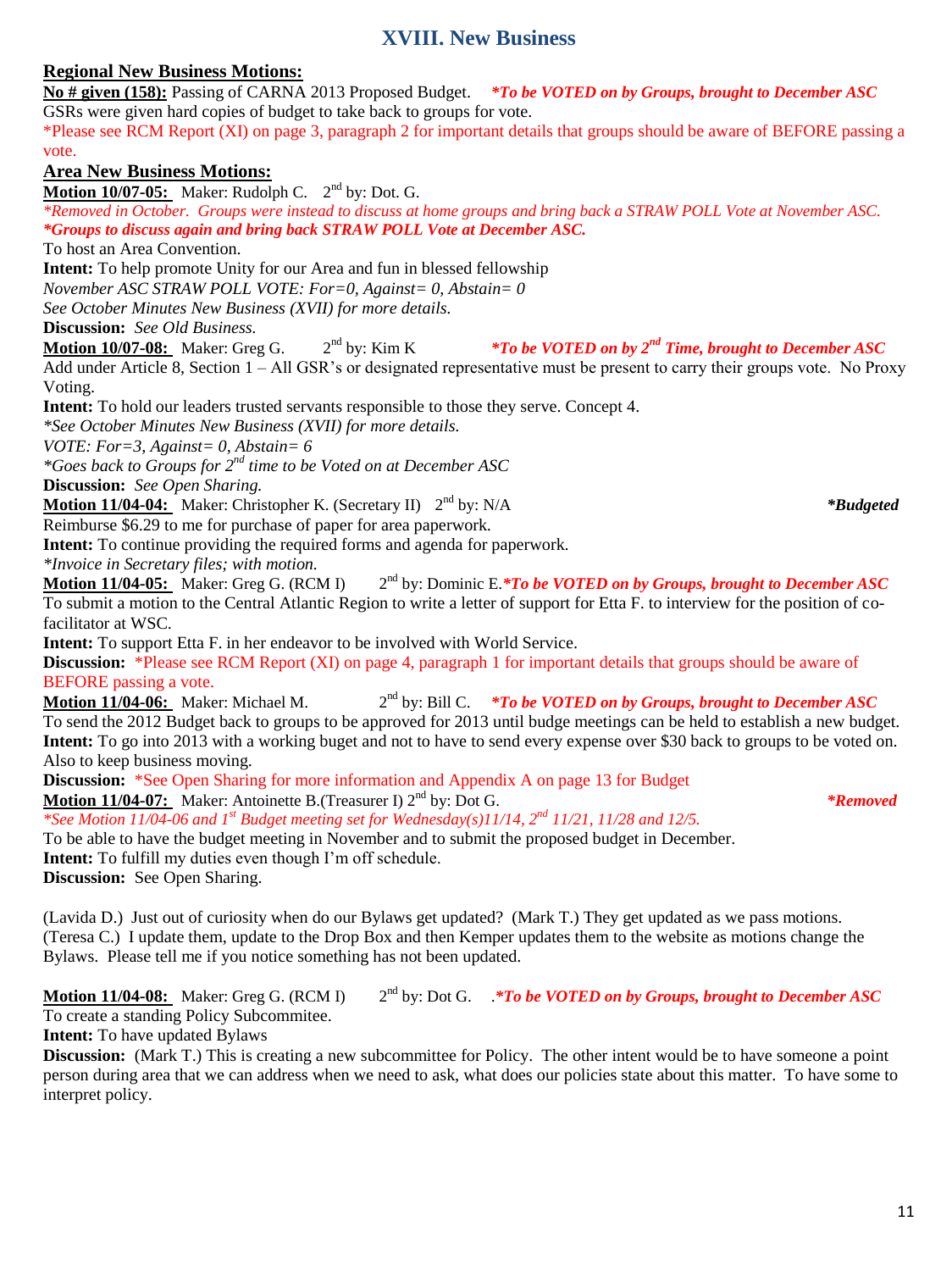# **XIX. Review of Group Status and Business**

*(Mark T.)Welfare of meetings not represented for 2 months: Lie is Dead and Noon Beginnings. Same thing as last month. Does anyone have anything to report about these meetings or any other meetings that need support? (John C.) The meeting is still going on and needs support. Tappahonck, the address is wrong on the meeting list but I gave the update to the PR Chair at the last ASC. It is pretty far, I think it is far for them to come to ASC.*

### **XX. Adjournment & Serenity Prayer**

**Motion 11/04-09:** Maker: Greg G. (RCM I)  $2<sup>nd</sup>$  By: Dot G. Motion to Close *VOTE: For=12, Against= 0, Abstain= 0 Motion – PASSED*

\*Procedural Vote